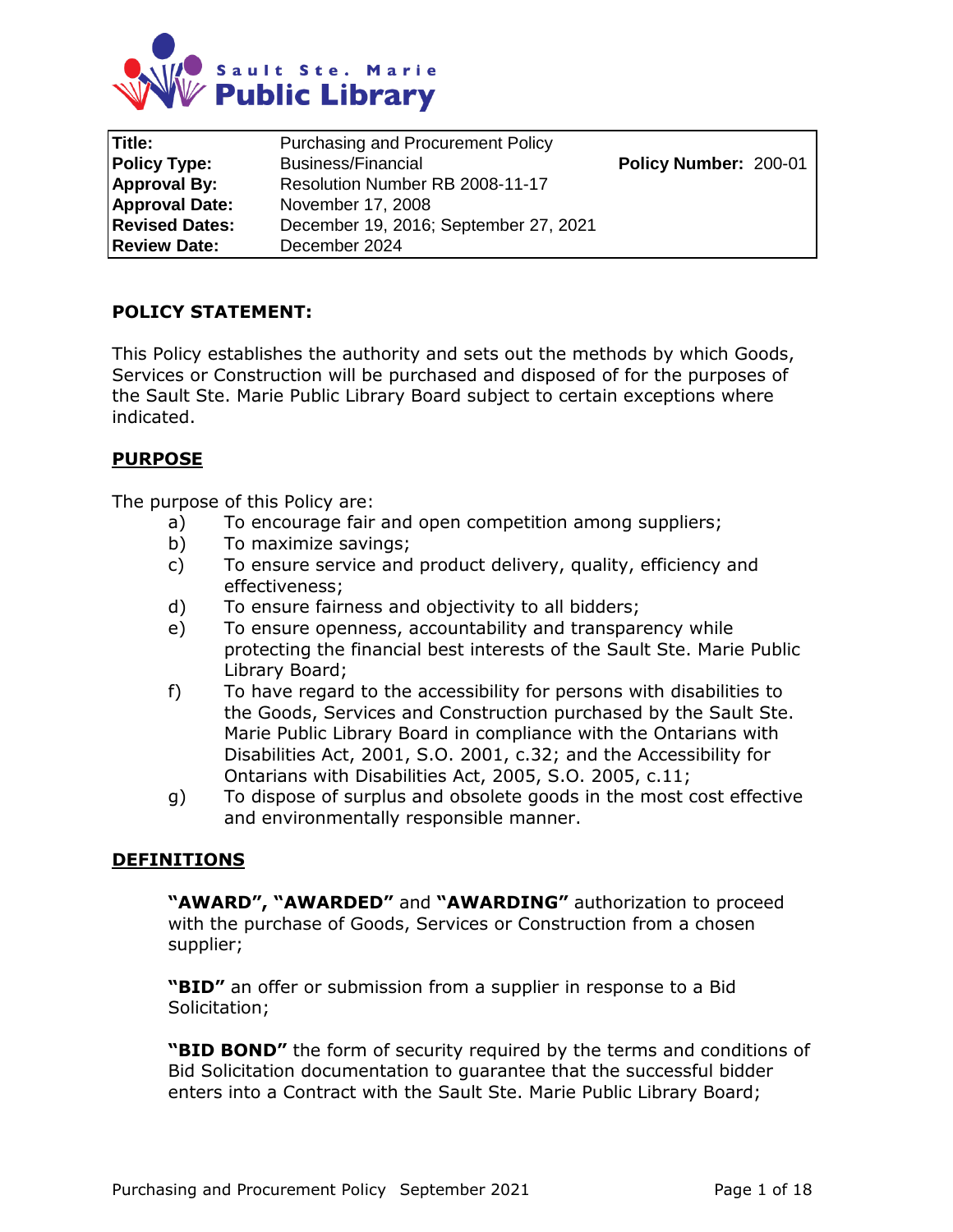**"BID SOLICITATION"** a formal request for Bids that may be in the form of a Request for Tender or Request for Proposal;

**"BOARD"** The Sault Ste. Marie Public Library Board;

**"CONSTRUCTION"** a construction, reconstruction, demolitions, repair or renovation of a building, structure or other civil engineering or architectural work and includes site preparation, excavation, drilling, seismic investigation, soil investigation, the supply of products and materials and the supply of equipment and machinery if they are included in and incidental to the construction, and the installation and repair of fixtures of a building, structure or other civil engineering design or architectural work, but does not include professional services related to the construction contract unless they are included in the specifications for the procurement;

**"CONTRACT"** any agreement, regardless of form or title, for the lease, purchase or disposal of Goods, Services or Construction authorized in accordance with this Policy;

**"CORPORATE CREDIT CARD"** a card issued in the name of the Sault Ste. Marie Public Library for the purpose of purchasing Goods and Services: for example, corporate VISA cards;

**"EMERGENCY"** a threat or situation where lack of immediate action is likely to jeopardize operations, disrupt service or threaten the health and safety of staff and/or public;

**"FAIR MARKET VALUE"** the price in an open and unrestricted market between knowledgeable and willing parties dealing at arms-length and not under any compulsion to transact;

**"LOWEST COMPLIANT BID"** the Bid provides the Library with the desired Goods, Services or Construction at the lowest Total Acquisition Cost, meeting the specifications;

**"PROFESSIONAL SERVICES"** persons having a specialized knowledge or skill for a defined Service requirement including,

(a) Architects, engineers, designers, management and financial consultants;

(b) Firms or individuals having specialized competence in environmental, planning or other disciplines;

"**PROPOSAL"** an offer submitted in response to a Request for Proposal, acceptance of which may be subject to further negotiation;

**"PURCHASE ORDER"** a Contract between the Library and a supplier for a specific quantity of Goods, set of Services or type of Construction defined by such things as time period, location(s and price;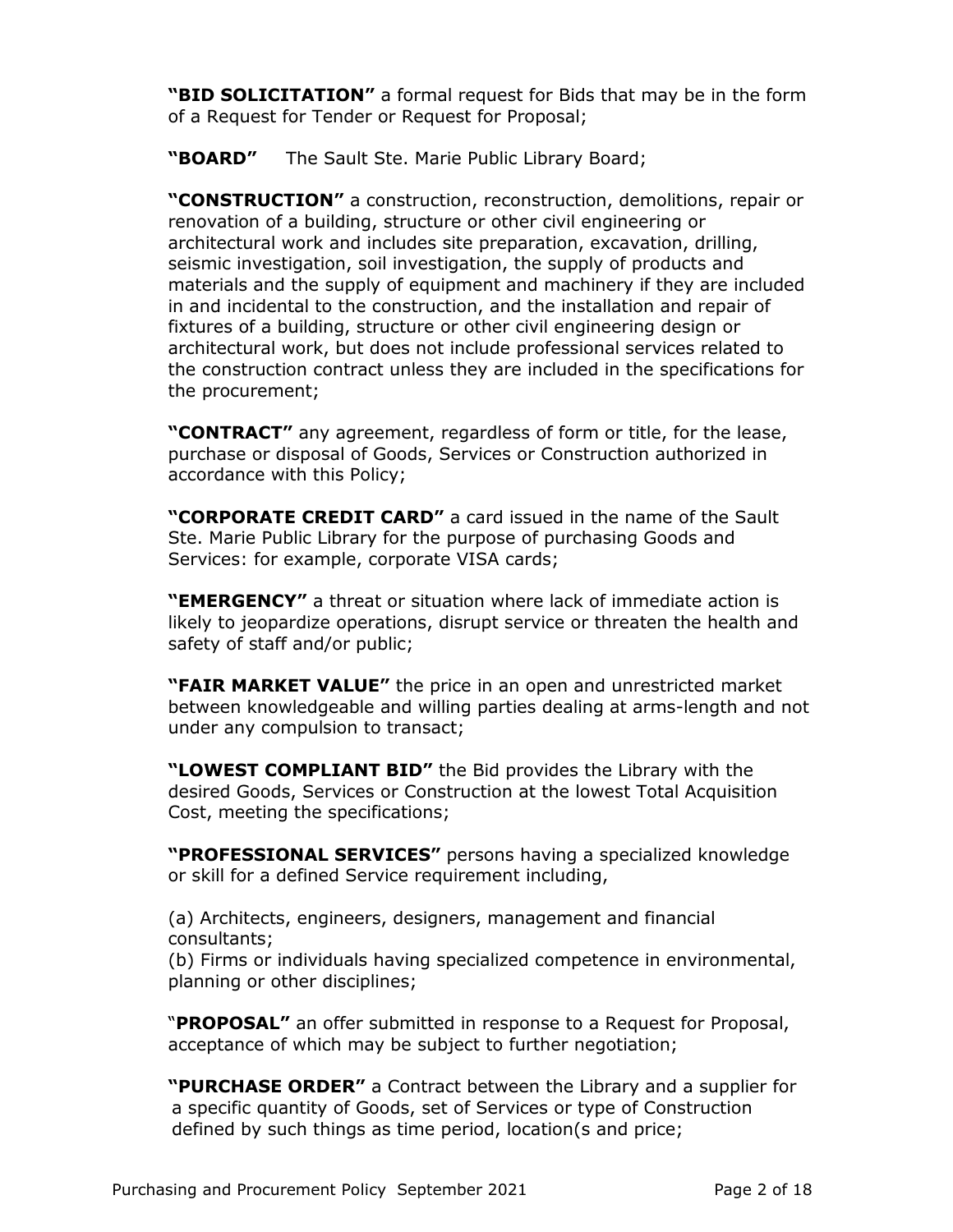**"REQUEST FOR PROPOSAL"** a Bid Solicitation used to acquire Goods, Services or Construction, the suitability of which is dependent upon nonprice factors and which may result in further negotiation;

**"SINGLE SOURCE"** the vendor is selected without making competitive sourcing inquiries;

**"SOLE SOURCE"** the vendor is the only known source of supply;

**"STANDING PURCHASE ORDER"** a Contract between the Library and a vendor for the supply of regularly or frequently ordered Goods or Services. Standing purchase orders may include conditions;

**"SERVICES"** all professional and consulting services and relating to real property;

**"TENDER"** a publicly advertised Bid Solicitation;

**"TOTAL ACQUISITION COST"** an evaluation of quality and services in the assessment of a Bid and the sum of all costs including, but not necessarily restricted to, purchase price, taxes, warranties local service cost, life cycle costs, time of completion or delivery, inventory carrying costs, operating and disposal costs for determining the Lowest Compliant Bid;

### **GENERAL PROCUREMENT**

#### **APPLICATION**

- (1) These procedures are to be followed to Award a Contract or to recommend to the Board that a Contract be Awarded.
- (2) The CEO may purchase or contract for the Goods and Services listed in Schedule "A" without following the procedures set out here. The CEO may delegate this responsibility as appropriate.
- (3) The procurement of legal services shall be contracted for by the CEO.
- (4) The purchase of Goods and Services listed in Schedule "A" may be made provided that sufficient funds are available and identified in appropriate accounts within the Board's approved budget.
- (5) Some purchases and/or capital building projects may be coordinated through the City of Sault Ste. Marie, in which case the City of Sault Ste. Marie's Procurement Policy may be utilized.

### **RESTRICTIONS**

- (1) No Contract for Goods, Services or Construction may be divided into two or more parts to avoid the application of the provisions of this policy.
- (2) No employee shall purchase, on behalf of the Library, any Goods, Services or Constructions, except in accordance with this policy.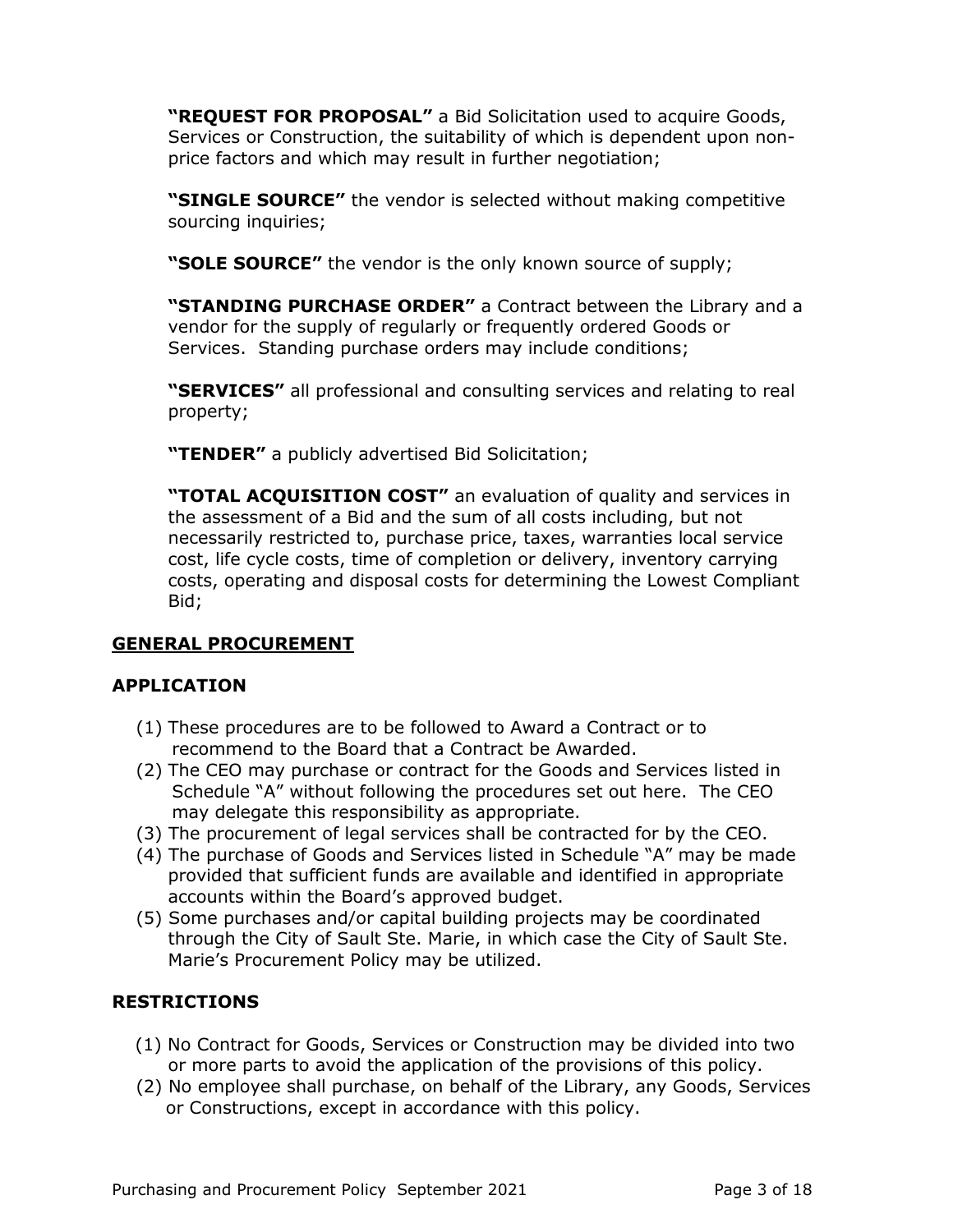(3) An Employee involved in the Awarding of any Contract must not have any direct or indirect pecuniary interest in the Contract. The Employee: (a) Shall immediately disclose the interest to the CEO and shall describe the general nature thereof;

(b) Shall not take part in the selection, awarding, or in any way influence the Award of the Contract.

- (4) An employee has an indirect pecuniary interest in any Contract in which the Library is concerned, if,
	- (a) The employee or their spouse or partner
		- (i) is a shareholder in, or a director or senior officer of a corporation that does not offer its securities to the public that has a pecuniary interest in the Contract,
		- (ii) has a controlling interest in or is a director or senior officer of a corporation that offers its securities to the public that has a pecuniary interest in the Contract, or
		- (iii) is a member of an unincorporated association or partnership that has a pecuniary interest in the Contract.

An employee found to be in conflict as per this policy may be subject to disciplinary action.

- (5) All Sault Ste. Marie Public Library Board members shall conduct themselves in accordance with the Municipal Conflict of Interest Act.
- (6) There will be no local preference for purchases in compliance with the Discriminatory Business Practices Act, Revised Statutes of Ontario, 1990 Chapter D.12 and the Ontario Free Trade Agreement that does not allow for geographical preference.

## **TOTAL ACQUISITION COST**

Where this policy prescribes dollar limits, the Contract amount shall be the estimated Total Acquisition Cost less any rebates; not including sales tax.

### **PRESCRIBED BOARD APPROVAL**

- (1)Despite any other provisions of this policy the following Contracts are subject to Board approval:
	- (a) Any Contract requiring approval from the Ontario Municipal Board;
	- (b) Any Contract where the Total Acquisition Cost is greater than the Board's Approved Budget;
	- (c) Any Contract where an irregularity precludes the Award of a Contract to the supplier submitting the lowest bid;
	- (d) Any Contract where Goods, Service or Construction is available from only one source of supply and the Total Acquisition Cost of such Goods, Service or Construction exceeds \$10,000.00;
	- (e) Where Goods, Service or Construction has been restricted to a single source of supply because standardization, compatibility, cost effectiveness or similar justification is the overriding consideration and on any anniversary of the renewal of that restriction;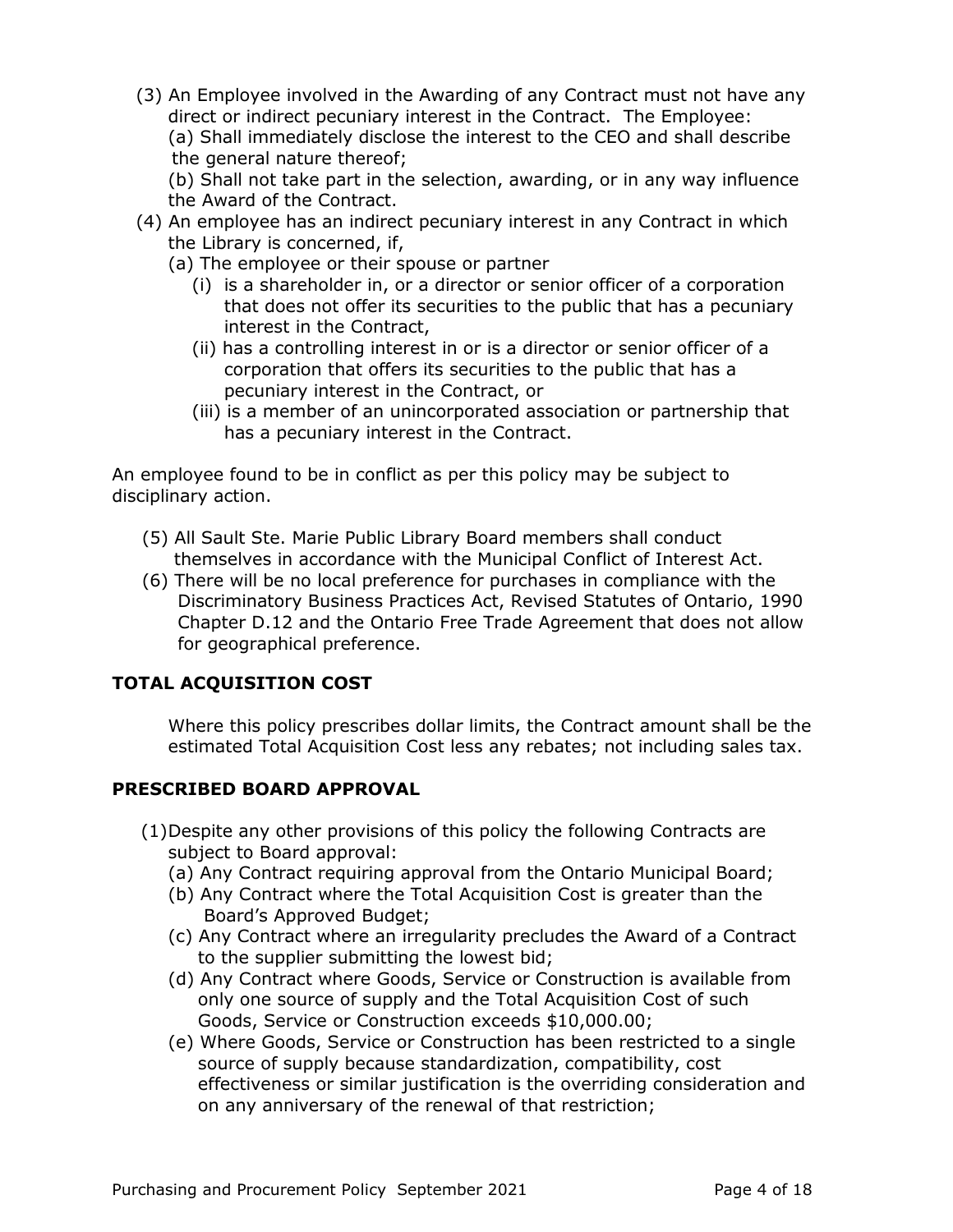(f) Any Contract where the Request for Proposal method of purchase of Goods, Services or Construction is being used and the estimated value of the Goods, Services or Construction exceeds \$100,000.00;

(2) The following approvals must be secured for Change Orders to approved Contracts: (a) Non-Scope of Work Change Orders, a tolerance of 10% of the approved Project Cost in total for all Change Orders applies. Approval is subject to identified funding and may be secured from the CEO up to their Approval Limit (b) Scope of Work Change Orders are subject to identified available funding and require approval from originating approver.

### **RESPONSIBILITIES AND AUTHORITIES**

### **Expenditure Authorization**

(1) The Library Board has ultimate authority for all expenditures. The Board delegates this authority to the CEO by the authorization of budgets or by specific resolution. Library employees cannot purchase any item that has not been authorized by the Board and/or the CEO.

(2) Department Managers and the Business Administrator shall be responsible for and shall have authority for all procurement activity and decisions within their departments as are delegated to them by the CEO, and are accountable for achieving the specific objectives of the procurement project.

- (3) The CEO is responsible for:
	- (a) Monitoring compliance with this policy;
	- (b) Informing the Board

(4) The CEO has the authority to instruct Department Managers, the Business Administrator and Administrative Clerk to decline the purchase of any specific items in the best interest of the Board.

#### **Spending Authority**

| <b>Title or Responsibility</b>      | <b>Spending Authority</b> | <b>Budget Department</b> |
|-------------------------------------|---------------------------|--------------------------|
| <b>Chief Executive Officer</b>      | \$12,500                  | All                      |
| <b>Business Administrator &amp;</b> | Budget Amounts as         | <b>Budget Codes as</b>   |
| Managers                            | Assigned                  | Assigned                 |

### **NOTIFICATION OF PROCUREMENT OPPORTUNITIES**

(1) Notification of procurement opportunities for Goods, Services or Construction exceeding a Total Acquisition Cost of up to \$12,500.00 shall be made by Public Advertising which advertising may include newspaper, web site listings and other forms of electronic advertising, and may be used for any other purchase.

(2) Notification of procurement opportunities for Goods, Services or Construction may be supplemented by other means of notification where appropriate.

### **ACCESSIBILITY**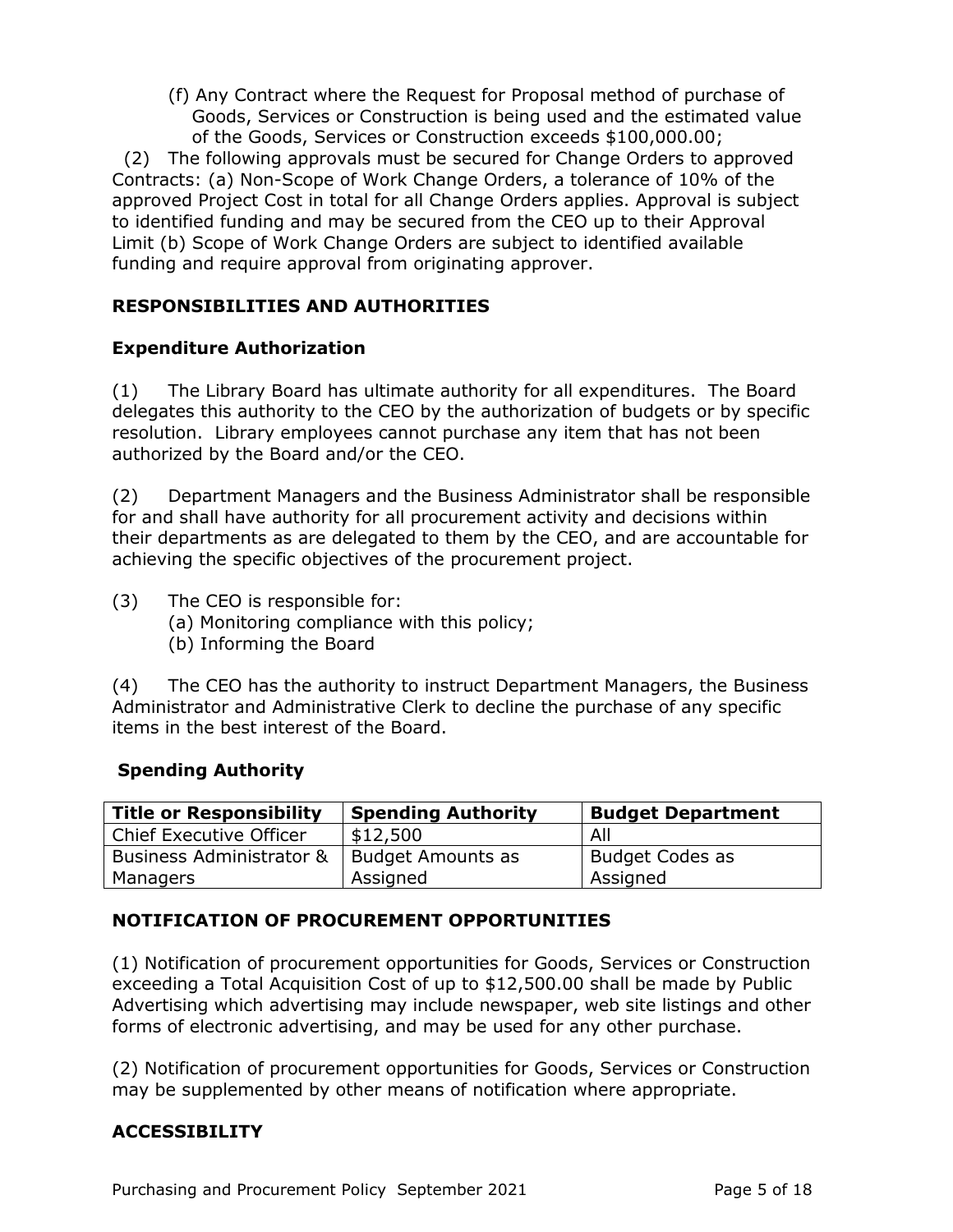All Bidders, Suppliers and Contractors who provide Goods, Services or Construction to the Sault Ste. Marie Public Library Board shall comply with the Accessibility for Ontarians Act, 2005, and all Regulations emanating therefrom.

#### **PURCHASING PROCEDURES**

(1) The CEO shall establish purchasing procedures consistent with the Purposes, Goals and Objectives set out in this policy.

(2) Where, in the opinion of the CEO adherence or non- adherence to this policy cannot be resolved they shall advise the Library Board Chairperson who shall have the authority to determine the appropriate action.

#### **STANDING PURCHASE ORDERS**

(1) A Standing Purchase Order may be used where:

(a) Items or materials that are required to be updated or replenished on a regular basis

(2) The Collections Librarian shall establish and maintain Standing Purchase Orders as permitted by the Chief Executive Officer or Department Manager.

### **REQUEST FOR EXPRESSIONS OF INTEREST**

The CEO may conduct a request for expression of interest for the purposes of determining the availability of suppliers of any Goods, Services or Construction for the purposes of keeping a list of available suppliers.

#### **ENGAGEMENT OF CONSULTANTS**

Engagement of Consultants and Licensed Professionals Consultant procurement shall follow the regular procurement policies outlined within this policy.

#### **PROCUREMENT METHODS**

The procurement methods for the purchase of Goods, Services or Construction are listed in Schedule "B".

#### **LOW DOLLAR VALUE PURCHASES**

Department requirements for Goods, Services or Construction having a low dollar value, not exceeding \$2,500.00 may be purchased from the competitive marketplace: Refer to Schedule B.

#### **REQUEST FOR QUOTATION**

(1) Purchasing requirements for Goods, Services or Construction having an estimated Total Acquisition Cost between: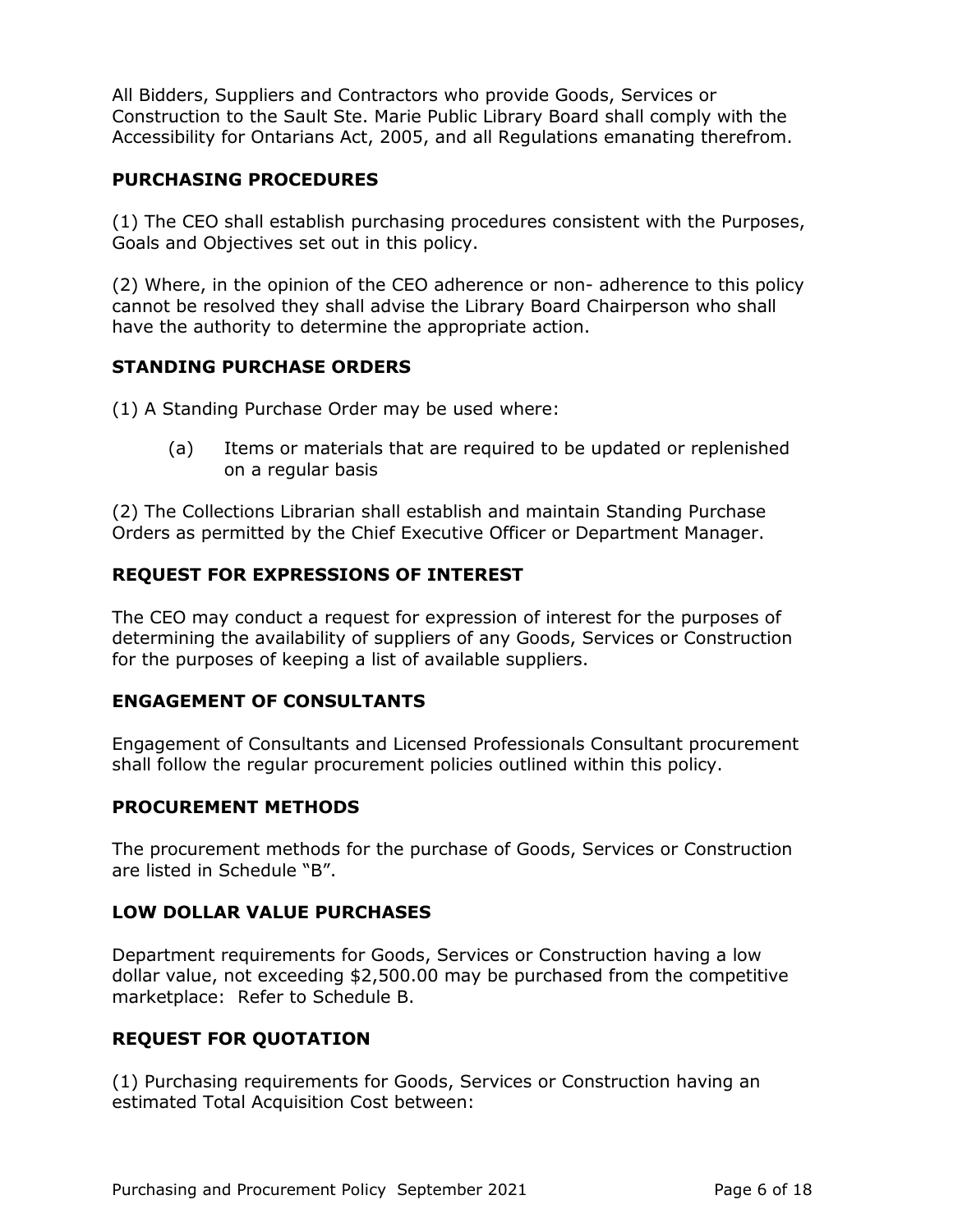- (a) \$5,000.00 and \$12,499.99 may be made by an informal Request for Quotation where written specifications are presented to the vendors by an authorized person and a written quotation is returned.
- (b) \$12,500.00 and \$25,000.00 may be made by formal Request for Quotation where the authorized person will distribute a full written Quotation to be signed and sealed and returned by the vendor.

(2) In appropriate circumstances, the Request for Proposal or the Request for Tender processes may be utilized for the purchase of Goods, Services or Construction in this Total Acquisition Cost range.

(3) The competitive method of purchase used to purchase the Goods, Services or Construction in this Total Acquisition Cost range shall demonstrate that Fair Market Value was achieved. The specifications for the Goods and Services and terms of purchase will be established with sufficient particularity to permit comparable quotations to be made by suppliers. A sufficient number of suppliers shall be requested to submit quotations on the specifications and terms of purchase so that at least three responsive quotations are received, where practical.

# **REQUEST FOR TENDER**

(1) A Request for Tender shall be used for purchases exceeding \$25,000.00.

- (a) Two or more sources are considered capable of supplying the requirement;
- (b) The requirement is adequately defined to permit the evaluation of tenders against clearly stated criteria; and
- (c) It is intended that the Lowest Compliant Bid will be accepted without negotiations.

(2) The CEO may Award Contracts emanating from a Request for Tender provided that:

- (a) The Award is to the Lowest Compliant Bidder;
- (b) Sufficient funds are available and identified in appropriate accounts within the Board's Approved Budgets; and
- (c) The provisions of this policy are complied with.

(3) The CEO shall follow the provisions regarding the form of contract required to complete the purchase.

(4) This is a competitive method of purchase. The tender process follows the general procedures set out below:

- (a) Contractor and Supplier Qualification (if applicable);
- (b) Development of Specifications and Contract Terms;
- (c) Publication and Solicitation of Tenders;
- (d) Receiving and Opening of Bids;
- (e) Bid Evaluation and Selection.

The specifications and contract terms are detailed within the tender documents in such a degree that there is no prospect of negotiations between the parties. It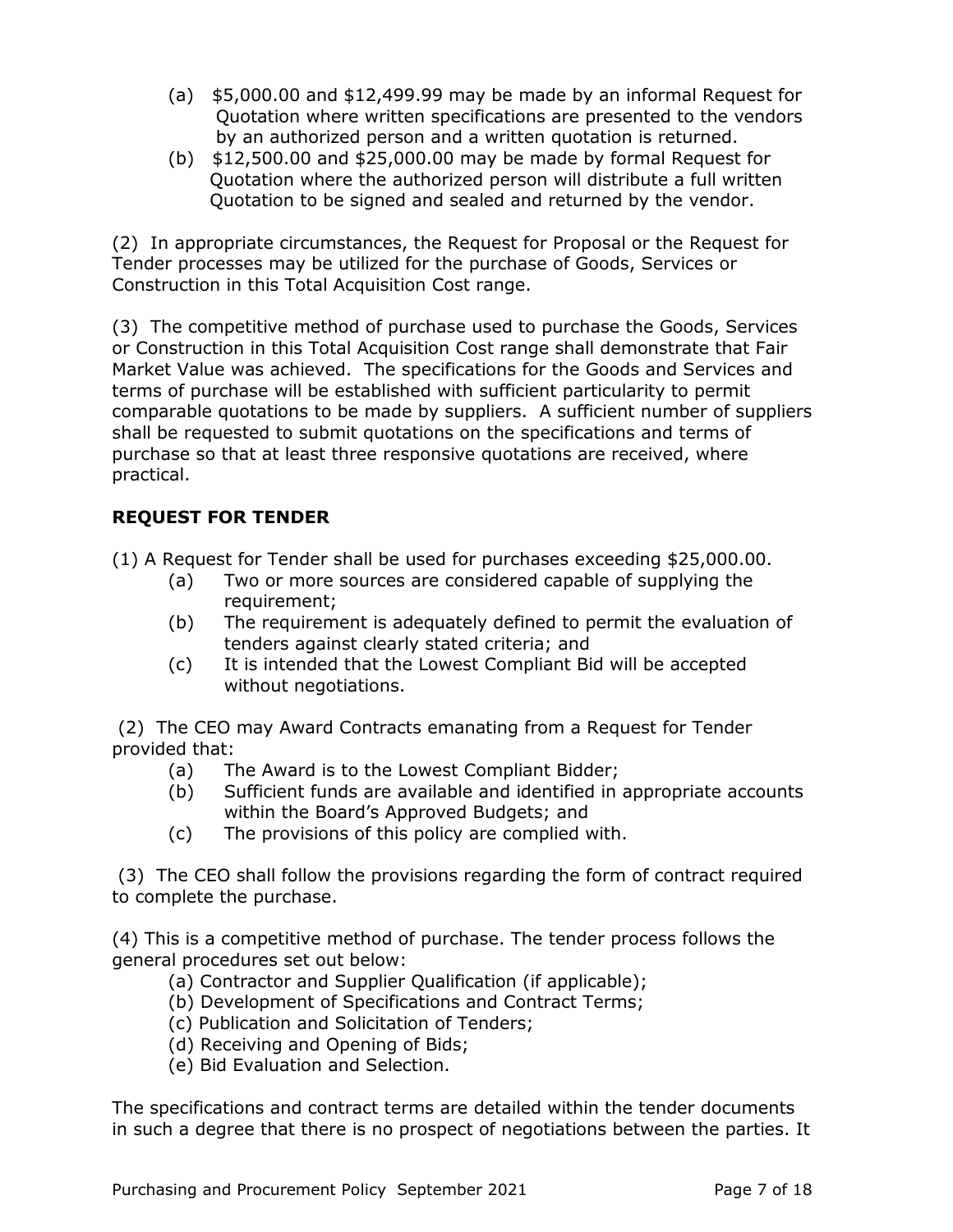is intended to accept the lowest priced compliant bid, as the bidders must meet all the terms, conditions and specifications.

### **REQUEST FOR PROPOSAL**

(1) A Request for Proposal shall be used for purchases exceeding \$10,000.00 or where considered appropriate for values under \$10,000.00, where:

- (a) the requirement is best described in general performance specification;
- (b) owing to the nature of the requirement, suppliers are invited to propose innovative solutions to a problem, requirement or objective and the selection of the supplier is based on the effectiveness of the proposed solution rather than on price along; or
- (c) to achieve best value, the Award selection will be made on an evaluated point per criterion or other method involving a combination of mandatory and desirable requirements or it is expected that negotiations with one or more bidders may be required with respect to any aspect of the requirement.

(2) Where the Contract price is anticipated to be \$12,500.00 or greater and the Request for Proposal method is utilized, the Board Chairperson or designate shall be a member of the committee evaluating the response to the Request for Proposal.

(3) Every Request for Proposal shall contain an evaluation grid.

(4) The CEO shall maintain a list of suggested evaluation criteria for assistance in formulating an evaluation grid, which criteria may include, but are not limited to, factors such as approach, equipment and facilities, experience and qualifications, methodology, past performance and scheduling, price and strategy.

(5) The CEO may Award Contracts emanating from a Request for Proposal provided that:

- (a) The estimated Total Acquisition Cost of the Goods, Services or Construction does not exceed \$25,000.00;
- (b) The Award is made to the supplier meeting all mandatory requirements and determined, by reference to an evaluation grid, as providing best value;
- (c) Sufficient funds are available and identified in appropriate accounts within Board Approved Budgets; and
- (d) The provisions comply with this policy.

(6) The CEO shall follow the provision regarding the form of contract required to complete the purchase.

## **NON-COMPETITIVE METHOD**

(1) The Non-Competitive Method is a negotiated agreement for the purchase of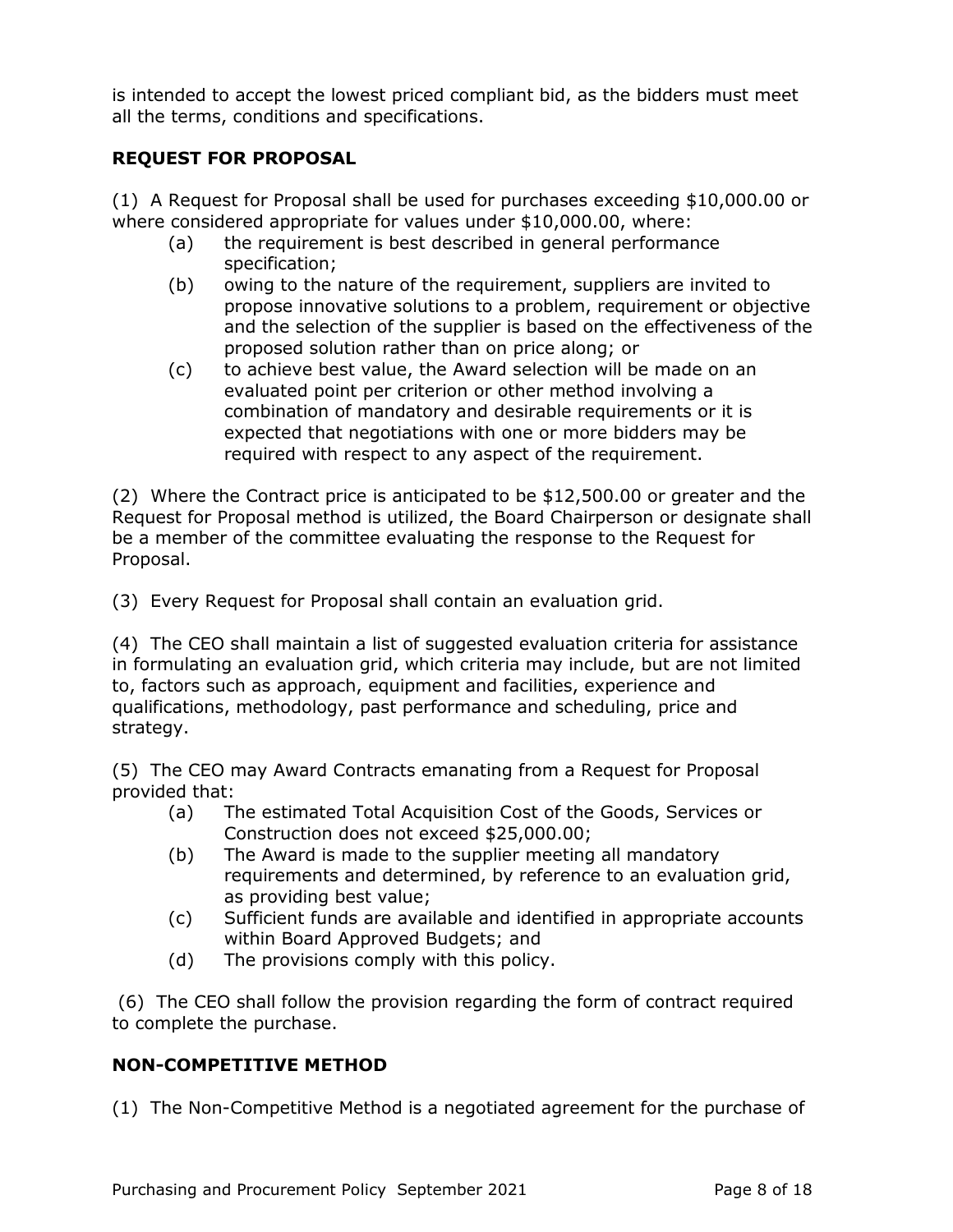Goods, Services and Construction form a Supplier where there is no open competition. Defined as the use of a Sole or Single Source as appropriate.

(2) Non Competitive purchasing must be authorized by the CEO.

## **GUARANTEE OF CONTRACT EXECUTION AND PERFORMANCE**

(1) The CEO may require that a Bid be accompanied by a Bid Bond or other similar security to guarantee entry into a Contract. Unless otherwise specified, in circumstances where a Bid Deposit is required, the refundable deposit requirements for Request for Tenders and Requests for Proposals shall be as follows:

| <b>ESTIMATED TOTAL</b><br><b>ACQUISITION COST</b> | <b>TYPE OF SECURITY</b>                                          | <b>MINIUMUM DEPOSIT</b><br><b>REQUIRED</b> |
|---------------------------------------------------|------------------------------------------------------------------|--------------------------------------------|
| Less than \$25,000.00                             | Certified Cheque or<br>Irrevocable Letter of<br>Credit           | 5%                                         |
| Greater than \$25,000.00                          | Bid Bond, Certified<br>Cheque or Irrevocable<br>Letter of Credit | 10%                                        |

(2) Prior to the commencement of the work, the successful bidder may be required to provide the additional following security:

- (a) a Performance Bond to guarantee the performance of a Contract.
- (b) a Labour & Material Payment Bond to guarantee the payment of labour and materials supplied in connection with a Contract.
- (c) an Irrevocable Letter of Credit

(3) The CEO shall establish the appropriate means to guarantee execution and performance which may include surety bonds or other forms of security deposits, provisions for liquidated damages, progress payments and holdbacks.

(4) Prior to commencement of work, evidence of insurance coverage satisfactory to the CEO must be obtained, ensuring indemnification of the Sault Ste. Marie Public Library Board and, if requested, the City of Sault Ste. Marie, from any and all claims, demands, losses, costs or damages resulting from the performance of a Bidder's obligations under the Contract and from any other risk determined by the CEO as requiring coverage.

(5) Prior to payment to a supplier, a Certificate of Clearance from the Workplace Safety and Insurance Board shall be obtained ensuring all premiums or levis have been paid to the Workplace Safety and Insurance Board to the date of payment.

### **CONTRACT WITHOUT BUDGETARY APPROPRIATION**

Where a requirement exists to initiate a project for which Goods, Services or Construction are required and funds are not contained within the Board's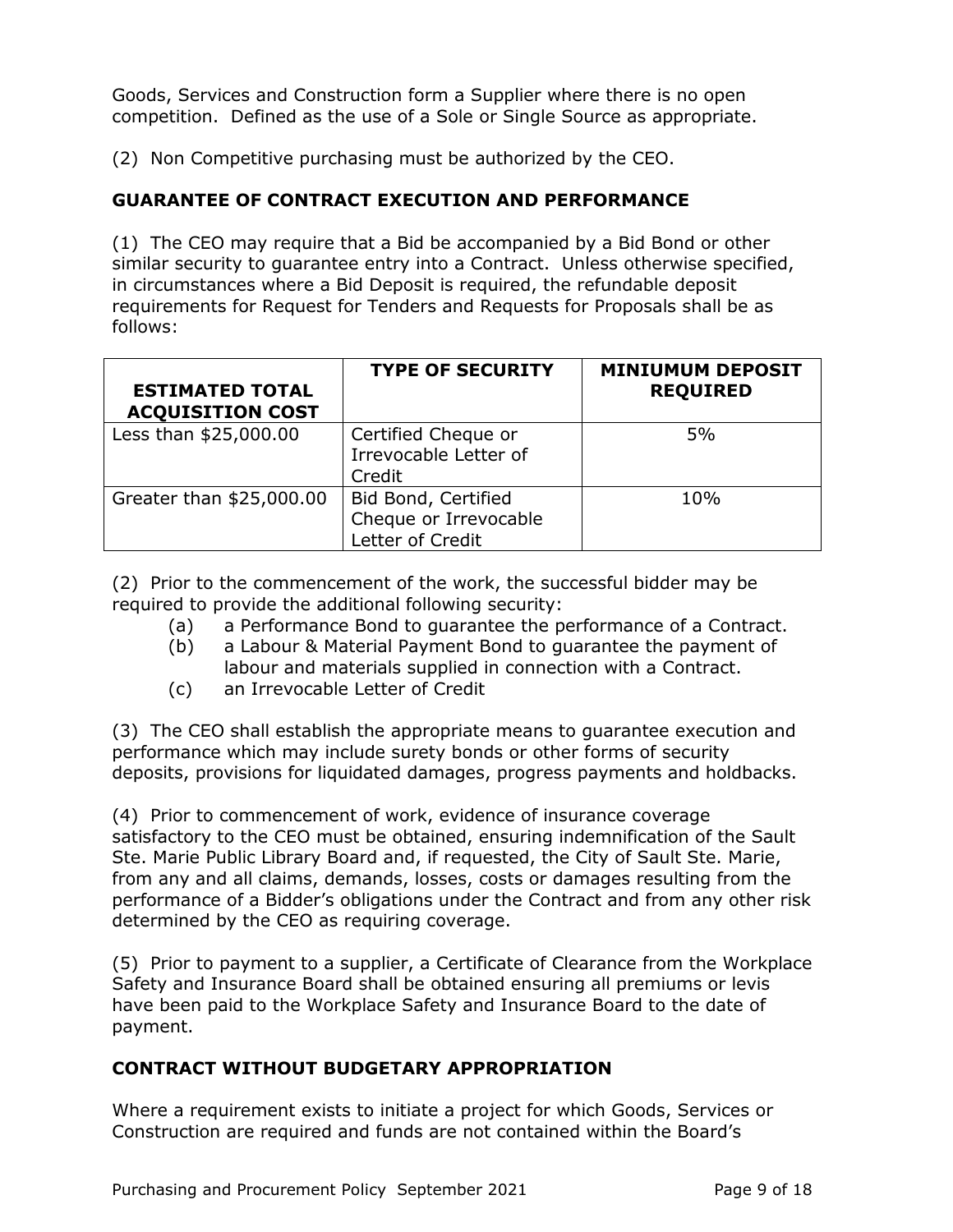Approved Budget to meet the proposed expenditure, the CEO shall, prior to commencement of the purchasing process, submit a report to the Board containing:

- (a) Information surrounding the requirement to contract;
- (b) The terms of reference to be provided in the Contract;
- (c) Information on the availability of the funds within existing estimates, which were originally approved by the Board for other purposes, or on the requirement of additional funds.

### **BIDS IN EXCESS OF PROJECT ESTIMATES**

(1) Where Bids are received in response to a Bid Solicitation but exceed project estimates, the CEO or designate may enter negotiations with the Lowest Compliant Bidder to achieve an acceptable Bid within the project estimate.

(2) For Construction projects, negotiations shall be conducted in accordance with the guidelines established by the Canadian Construction Documents Committee (http://www.ccdc.org/).

### **EMERGENCY PURCHASES**

(1) Where an Emergency exists requiring the immediate procurement of Goods, Services or Construction, the CEO may purchase the required Goods, Services or Construction by the most expedient and economical means, notwithstanding any other provision of this policy.

(2) A report to the Board shall be made by the CEO at the soonest Board meeting in all circumstances where the Emergency Purchase provisions of this policy have been exercised.

## **COOPERATIVE PURCHASES**

(1) The Library may participate with other government agencies or public authorities in cooperative purchasing where it is in the best interest of the Board to do so and where the purposes, goals and objectives of this policy are complied with by such government agencies and public authorities.

(2) The policies of the government agencies or public authorities calling the cooperative Bid Solicitation are to be accepted policy for that particular purchase.

(3) The Sault Ste. Marie Public Library Board may purchase products through various consortiums arranged by Ontario Library Services (OLS) or other libraries or library agencies. These agencies negotiate prices through consortia purchasing agreements based on competitive selection and negotiation by sourcing agencies.

### **IDENTICAL TENDERS**

(1) If the Lowest Compliant Bids from two or more bidders are identical in Total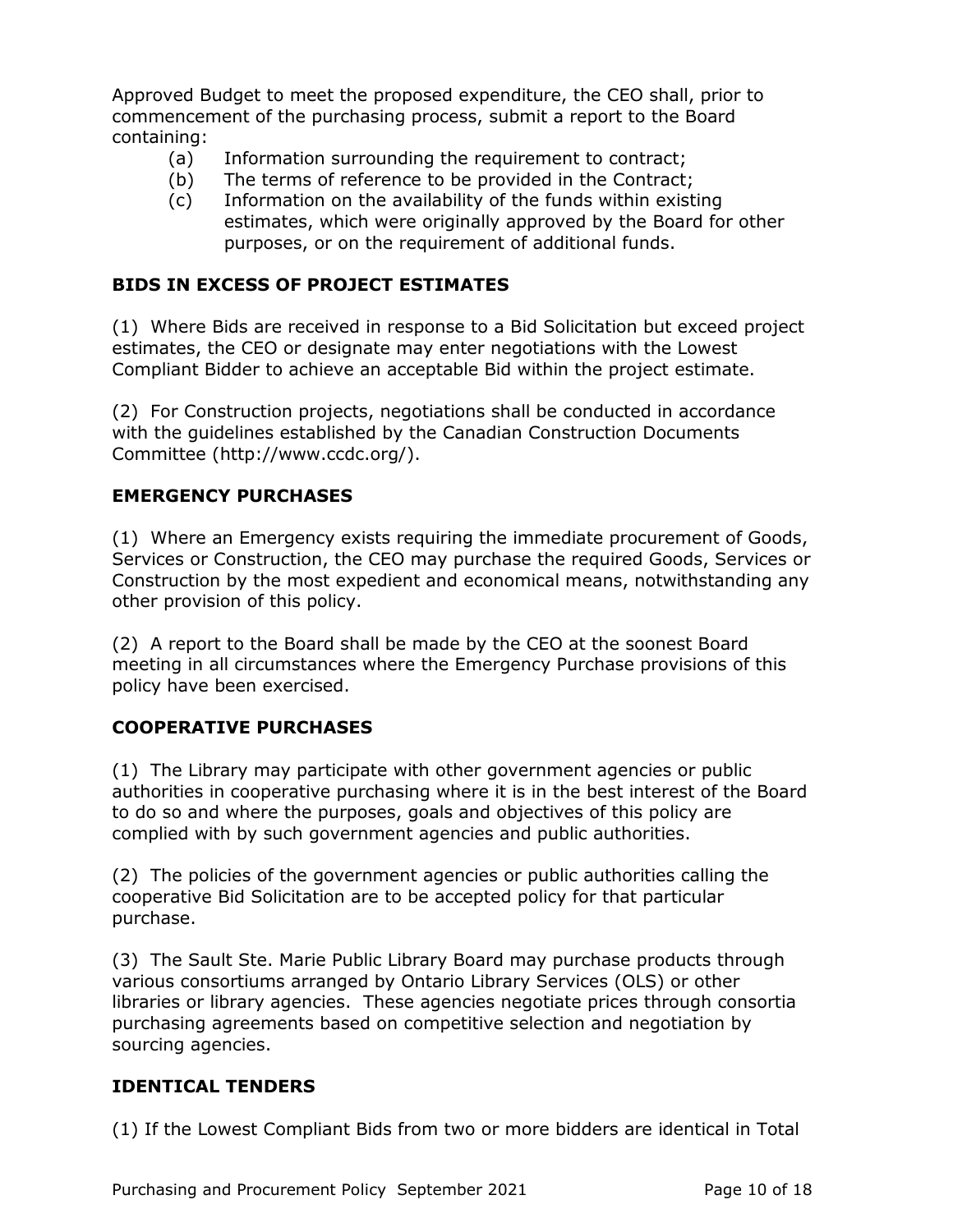Acquisition Cost or unit price, the CEO is authorized to enter into negotiations with the bidders who have submitted the identical prices in an attempt to obtain a lesser price and shall maintain a record in respect of such negotiations.

(2) The CEO shall not reveal information pertaining to such negotiations or the manner in which the final price was determined to any of the bidders concerned. The CEO shall include as part of the record, a report concerning the results of such negotiations.

(3) When negotiations are not successful in breaking the identical tenders, then the bidders involved will be so informed and advised that the tender to be accepted will be determined by means of a draw. The names of the tied bidders shall be placed in a container and the tender to be accepted shall be drawn by a Designated Official. The time and location of the draw shall be set by the Designated Official and the bidders shall be so advised in order that they may be present. The following shall be present:

- (a) Designated Official
- (b) The CEO
- (c) Any of the bidders, or their authorized representative.

Should any bidder elect not to be represented at the draw, the draw will proceed regardless.

### **BID IRREGULARITIES**

The process for administering irregularities contained in Bids pertaining to all Contracts shall be as set out in Schedule "C", the applicable response is set out opposite the irregularity in the second column of Schedule "C".

### **CONTRACTUAL AGREEMENT**

(1) The Award of a Contract over \$5,000.00 shall be made by way of an agreement, or as a Purchase Order.

(2) A Purchase Order shall be used when a Contract requires on the Sault Ste. Marie Public Library Board's appropriate contractual terms and conditions.

(3) A formal agreement shall be used when the Contract is complex and will contain other terms and conditions.

(4) The CEO shall determine if it is in the best interests of the Sault Ste. Marie Public Library Board to establish a formal agreement with the supplier.

(5) Where it is determined that a formal agreement is required, the Sault Ste. Marie Public Library Board may require that the formal agreement shall be reviewed by legal counsel.

(6) Where a formal agreement is required, the Board Chair and/or the CEO shall execute the agreement in the name of the Sault Ste. Marie Public Library Board.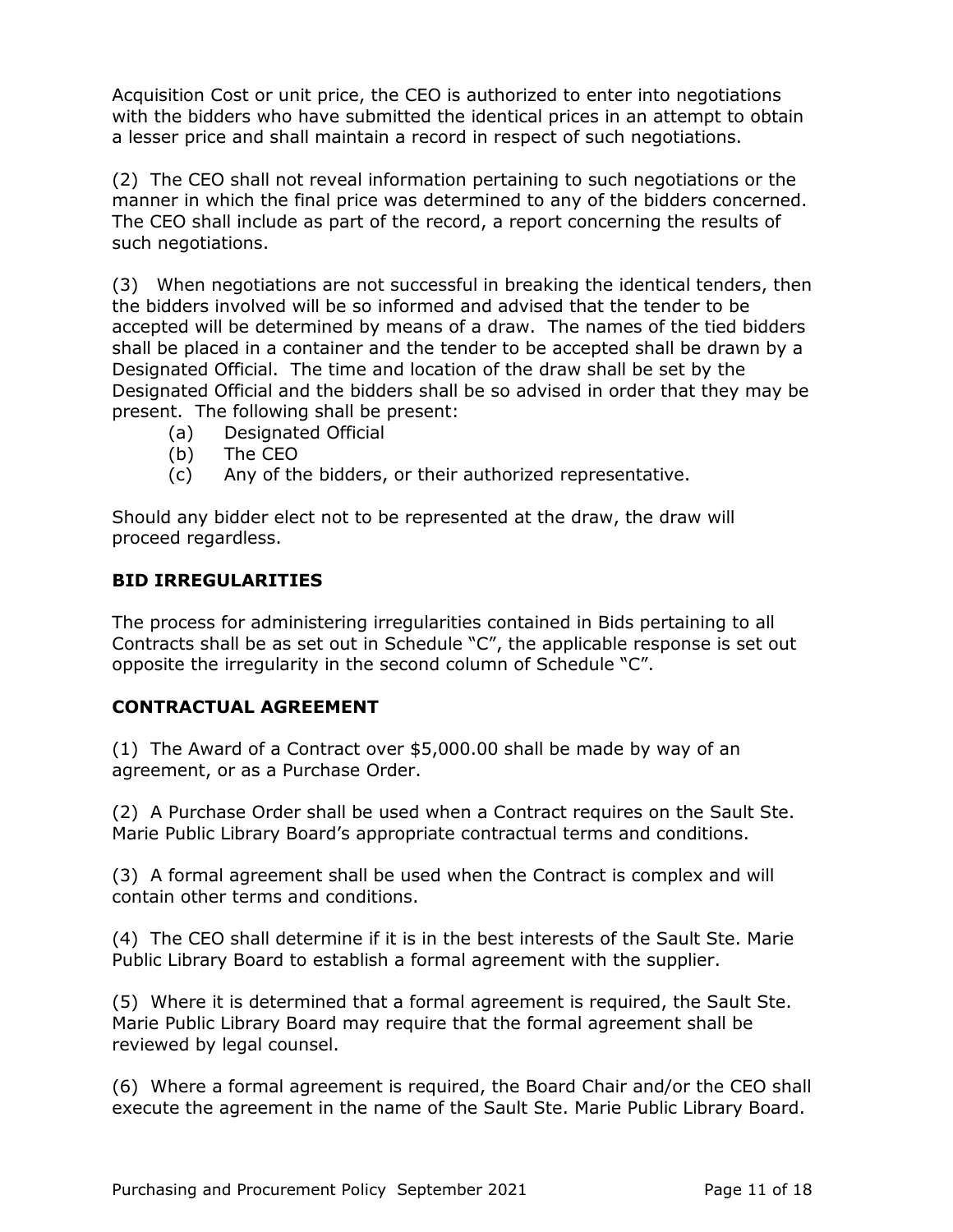(7) Where a formal agreement is issued, the Signing Authority may issue a Purchase Order incorporating the formal agreement.

(8) Where a formal agreement is not required, the Signing Authority shall issue and execute a Purchase Order incorporating the relevant terms and conditions.

### **SURPLUS AND OBSOLETE GOODS**

(1) The CEO may dispose all Goods for which the library no longer has use and may use any method for disposal in the Board's best interests, including without limitation, transfer to a City Department, Friends of the Library, public auction, public tender, trade, negotiated sale, gift, or by refuse collection or at the landfill.

(2) An employee who has the responsibility of declaring Goods surplus or obsolete, or for sending items to a public auction shall not bid on or personally obtain any Goods that the employee has declared as surplus.

(3) No one shall be permitted to receive surplus or obsolete Goods except by purchase at public auction, public tender, trade or negotiated sale.

(4) If it is determined that the goods have no residual value, the CEO may dispose of them in an accredited landfill site or other environmentally responsible manner.

## **ACCESS TO INFORMATION**

The disclosure of information received relevant to the issue of Bid Solicitations of the Award of Contracts emanating from Bid Solicitations shall be made by the appropriate officers in accordance with the provisions of the Municipal Freedom of Information and Protection of Privacy Act, R.S.O 1990, as amended.

### **NOTWITHSTANDING**

No provision of policy precludes the CEO from recommending an award to the Board where in the opinion of the CEO, it is in the best interest of the Library to do so.

## **RELATED POLICIES**

- 100-01 Governance Processes Policy
- 100-04 Executive Limitations Policy
- 100-08 Signing Authority Policy
- 200-02 Tangible Capital Assets Policy
- 300-10 Business Continuity Plan Policy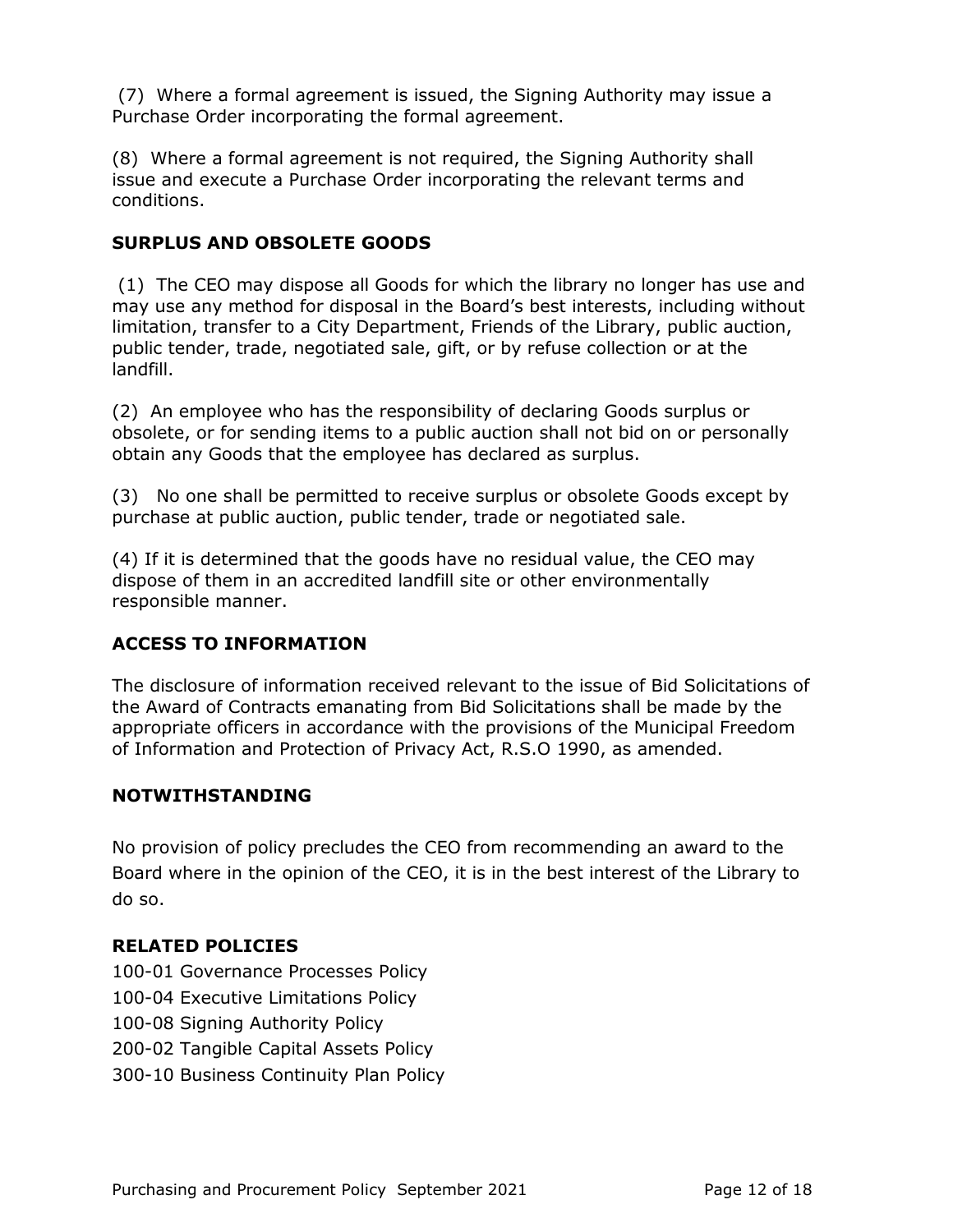### **PROCUREMENT POLICY & PROCEDURES**

### **SCHEDULE "A"**

To Policy 200-01 of the Sault Ste. Marie Public Library Board

#### **EXCEPTIONS**

The purchasing methods described in this policy do not apply to the following Goods and Services:

- 1. Petty Cash Item
- 2. Training and Education including:
	- (a) Registration and Tuition fees for conferences, conventions, courses and seminars
	- (b) Memberships
	- (c) Staff Development, Workshops, and Staff Relations
- 3. Reimbursement for Employee/Board Expenses according to Policy 200-08
- 4. Employer's General Expenses including:
	- (a) Payroll Deductions Remittances
	- (b) Licenses, certificates & other approvals required (Vehicle, etc.)
	- (c) Damage Claims
	- (d) Petty Cash Replenishment
- 5. Professional and Special Services
	- (a) Professional and skilled services provided to individuals as part of approved programs within Board Services including but not limited to medical services and counseling serv ices.
	- (b) Group Benefits
	- (c) Legal Services if made in accordance with the delegation of authority granted within this policy.
- 6. Other Professional and Special Services
	- (a) Professional Services related to litigation or legal matters
	- (b) Professional Services related finances including accounting and auditing services
- 7. Utilities
- 8. Media advertising services required by the Board.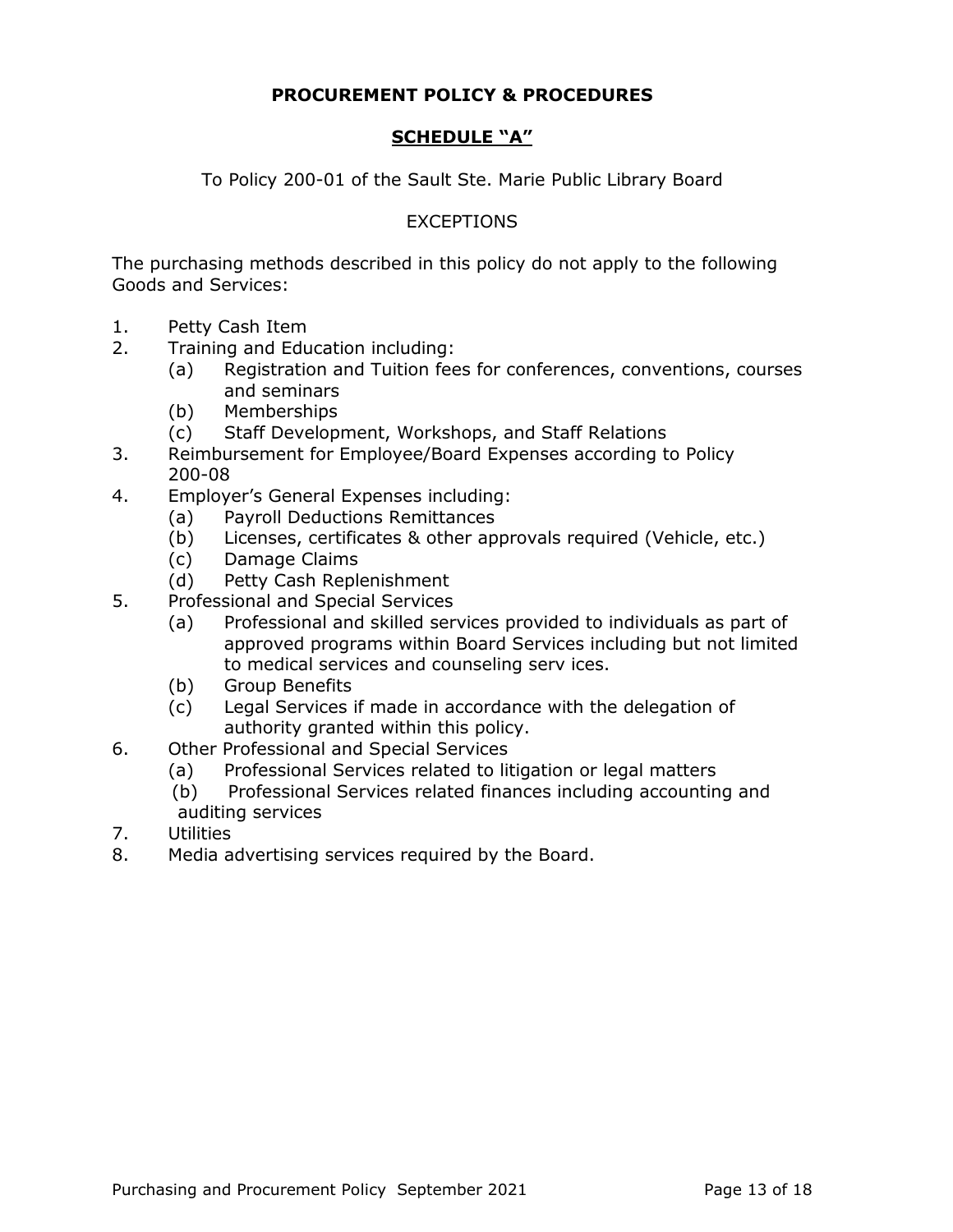### **PROCUREMENT POLICY & PROCEDURES**

## **SCHEDULE "B"**

Policy 200-01 of the Sault Ste. Marie Public Library Board

## PROCUREMENT METHODS

| <b>Acquisition Method</b>                                                                       | <b>Guidelines</b>                                                                                                                                                                                                                               | <b>Rationale/Examples</b>                                                                                                                                                                                                                                                                                                      |
|-------------------------------------------------------------------------------------------------|-------------------------------------------------------------------------------------------------------------------------------------------------------------------------------------------------------------------------------------------------|--------------------------------------------------------------------------------------------------------------------------------------------------------------------------------------------------------------------------------------------------------------------------------------------------------------------------------|
| <b>Petty Cash</b><br>\$100 or less                                                              | Any employee<br>authorized by the<br>CEO may purchase                                                                                                                                                                                           | Examples: coffee<br>for meetings,<br>single one-time<br>purchase of a<br>magazine or book                                                                                                                                                                                                                                      |
| <b>Low Dollar Value</b><br><b>Purchases</b><br><b>Goods and Services</b><br>under \$5,000       | No formal quotes<br>$\bullet$<br>are required<br>Any employee<br>authorized by the<br><b>CEO</b><br>Spending authority<br>gives verbal<br>approval                                                                                              | Lower cost goods<br>$\bullet$<br>and services<br>require too much<br>time and effort to<br>get competitive<br>quotes<br>Vendors tend to<br>avoid quoting on<br>such small items<br>Examples: book<br>purchases,<br>magazines, and<br>other library<br>materials intended<br>for use by the<br>public; minor office<br>supplies |
| <b>Informal Quotation</b><br><b>Process</b><br><b>Goods and Services</b><br>\$5,000 to \$12,500 | 3 written quotes<br>$\bullet$<br>required; or<br><b>Direct Negotiation</b><br>$\bullet$<br>as result of Single<br>or Sole Source<br><b>Business</b><br>Administrator or<br>Manager<br>exercising<br>authority<br>delegated by the<br><b>CEO</b> | Amount and<br>formality should<br>reflect the dollar<br>value<br>Quotes are<br>collected to get the<br>best value for the<br>dollar<br>Examples:<br>computer purchase<br>or electronic<br>database, winter<br>maintenance<br>contract                                                                                          |
| <b>Request for Formal</b>                                                                       | Minimum of 3<br>$\bullet$                                                                                                                                                                                                                       | The more money<br>$\bullet$                                                                                                                                                                                                                                                                                                    |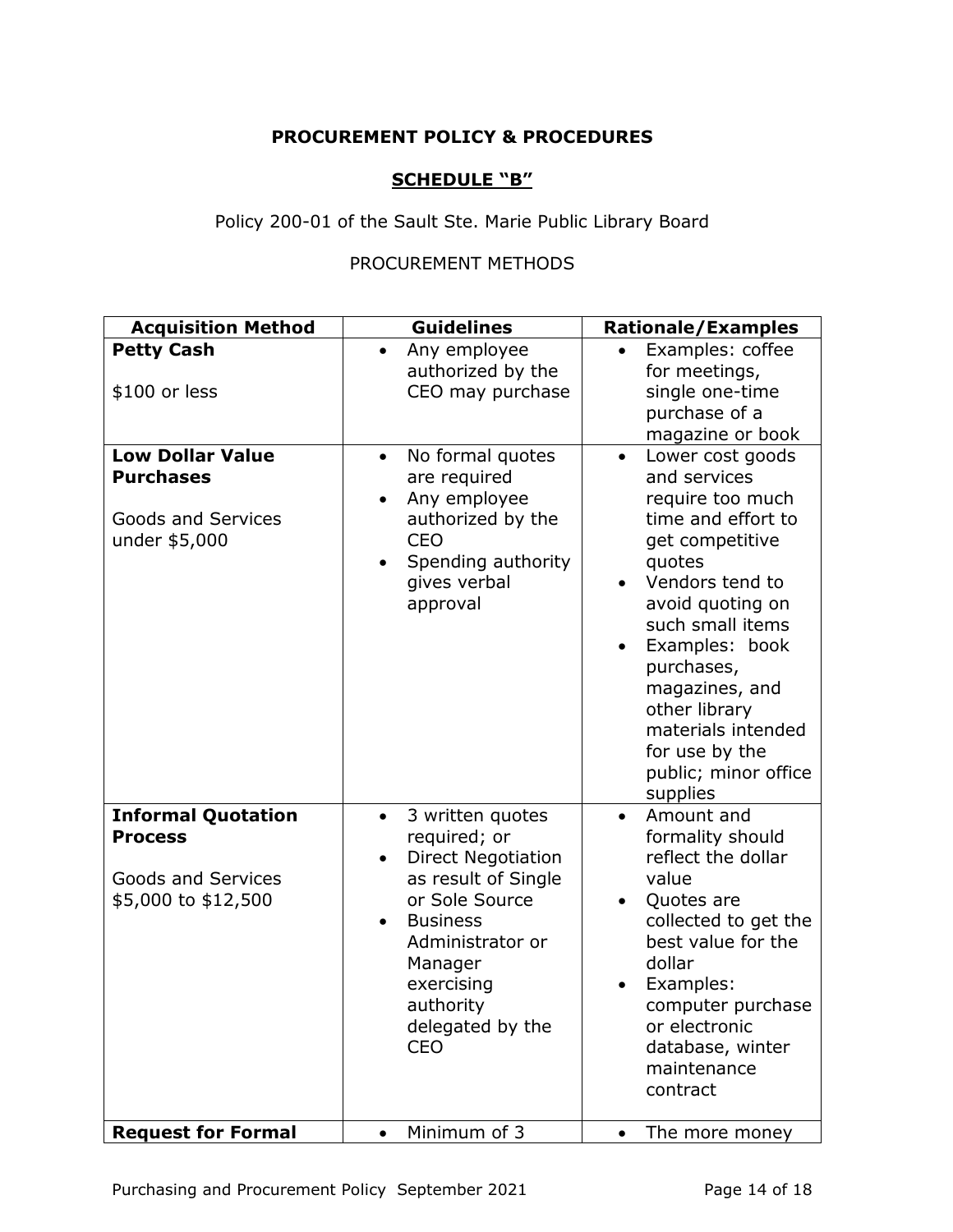| <b>Quotation Process</b><br><b>Goods and Services</b><br>\$12,500 to \$25,000                                                             | written quotes<br>required, or<br><b>Direct Negotiation</b><br>as a result of<br>Single or Sold<br>Source<br>Requirement can<br>be fully defined                                                                                                                                                                                                                                        | you spend, the<br>greater the risk<br>involved<br>Best value for the<br>$\bullet$<br>Library can be<br>achieved by an<br>award selection<br>made on the basis<br>of the Lowest<br><b>Compliant Bid</b> |
|-------------------------------------------------------------------------------------------------------------------------------------------|-----------------------------------------------------------------------------------------------------------------------------------------------------------------------------------------------------------------------------------------------------------------------------------------------------------------------------------------------------------------------------------------|--------------------------------------------------------------------------------------------------------------------------------------------------------------------------------------------------------|
| <b>Request for Tender</b><br><b>Process</b><br>Goods and Services over<br>\$25,000.00                                                     | Minimum of 3<br>$\bullet$<br>sealed bids must<br>be obtained<br>whenever possible<br>Tenders require<br>$\bullet$<br>special processes<br>and formats for<br>developing,<br>opening and<br>evaluating the<br>bids, bid<br>irregularities and<br>settling disputes<br>High dollar-value<br>$\bullet$<br>tender require<br>compliance with<br>Inter-Provincial<br><b>Trade Agreements</b> | The most formal<br>$\bullet$<br>process<br>Work involved<br>reflects<br>expenditures<br>Examples:<br>$\bullet$<br>janitorial contract,<br><b>Integrated Library</b><br>System, major<br>renovations    |
| <b>Direct Purchase or</b><br><b>Information Quotation</b><br><b>Process</b><br>Consultative and/or<br>Creative Services under<br>\$10,000 | The requirement is<br>$\bullet$<br>best described in a<br>general<br>performance<br>specification using<br>Terms of<br>Reference for the<br>project<br>Innovative<br>$\bullet$<br>solutions are<br>sought<br>Written quote is<br>obtained from one<br>or more vendors                                                                                                                   | Examples:<br>determining the<br>scope of a<br>strategic planning<br>exercise or library<br>space analysis to<br>determine<br>requirements                                                              |
| <b>Request for Proposal</b><br>Consulting and/or<br><b>Creative Services</b><br>\$10,000 or more                                          | The requirement is<br>$\bullet$<br>best described in a<br>general<br>performance<br>specification using<br>Terms of<br>Reference for the<br>project                                                                                                                                                                                                                                     | Similar to the<br>above, but a more<br>formal process<br>There may be<br>$\bullet$<br>more difficulty<br>specifying<br>requirements<br>because the final                                               |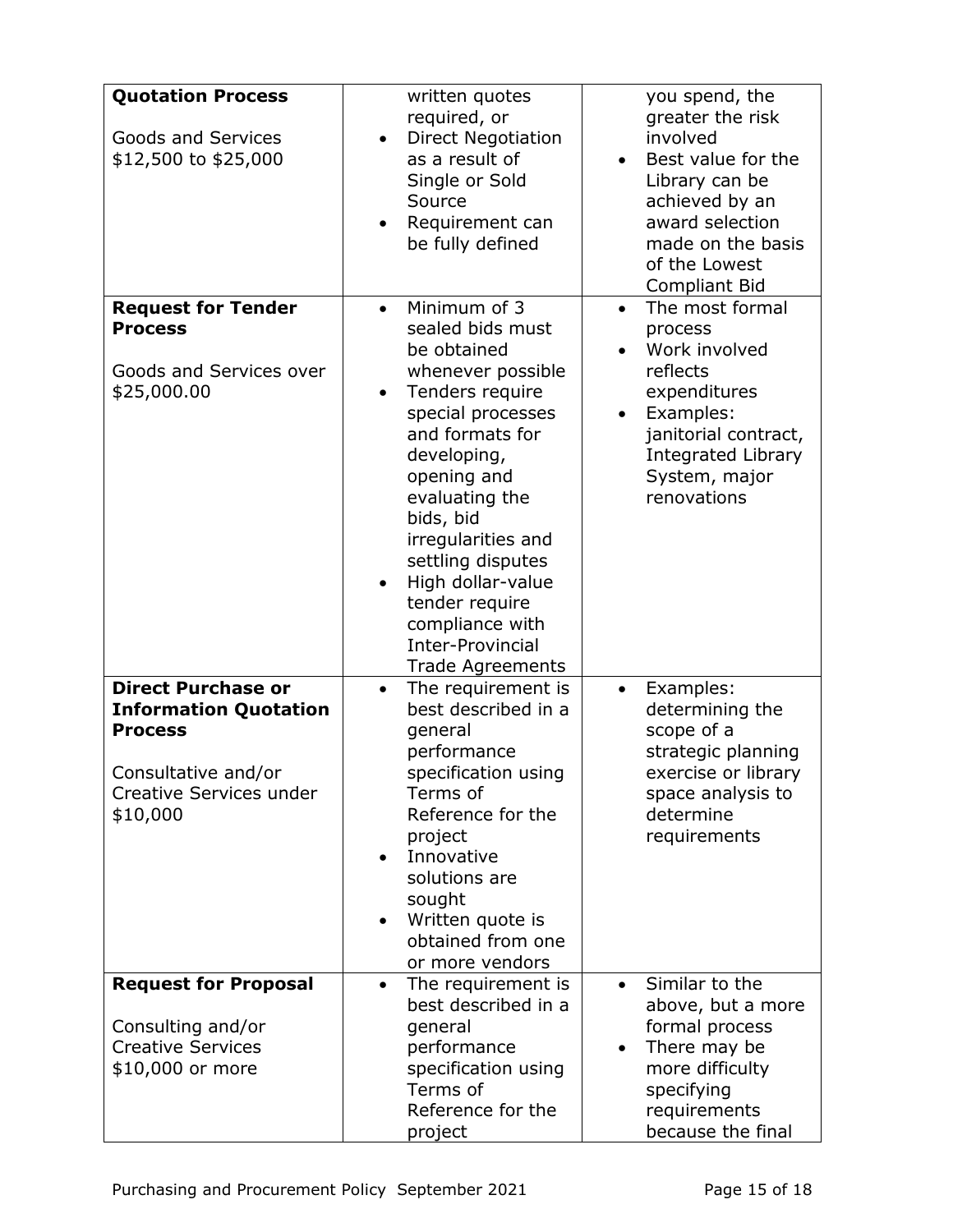| • Innovative<br>solutions are<br>sought<br>• To achieve best<br>value, the award<br>will be made on an<br>evaluation<br>involving a<br>combination of<br>mandatory and<br>desirable | solution is not<br>clear<br>Examples:<br>$\bullet$<br>Branding and<br>marketing; Capital<br>Fundraising<br>Campaign;<br>assistance with<br>strategic planning;<br>architectural study<br>for a new facility |
|-------------------------------------------------------------------------------------------------------------------------------------------------------------------------------------|-------------------------------------------------------------------------------------------------------------------------------------------------------------------------------------------------------------|
| requirements                                                                                                                                                                        |                                                                                                                                                                                                             |

Note: Sales taxes, excise taxes, goods and service taxes and duties shall be included in determining the price of a contract for the supply of goods or services for the purpose of the relationship of the price to the procurement method utilized.

In the case of multi-year supply and/or service contracts, the preauthorized expenditure limit shall refer to the estimated annual expenditure under the contract.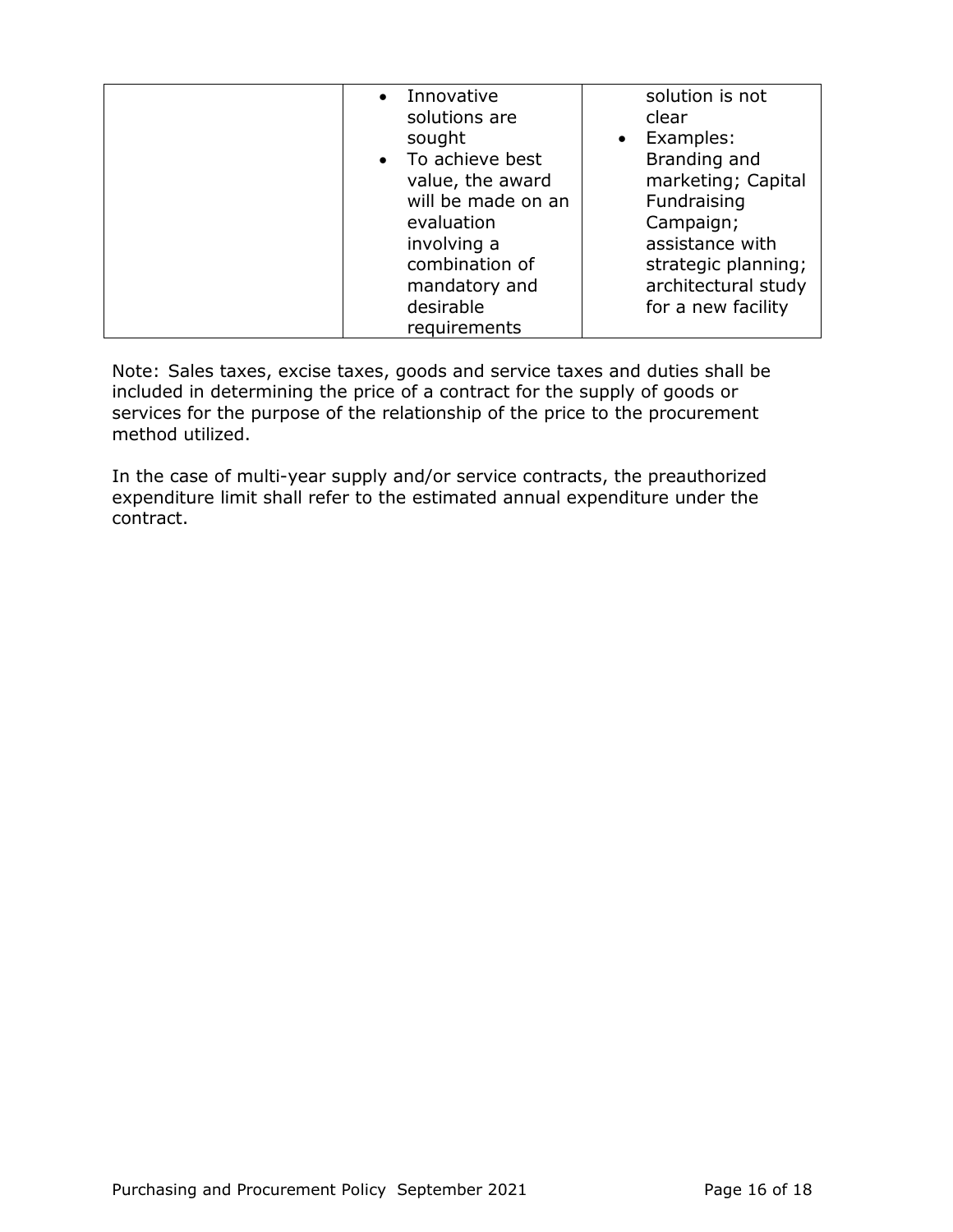### **PROCUREMNT POLICY AND PROCEDURES**

# **SCHEDULE "C"**

To Policy 200-01 of the Sault Ste. Marie Public Library Board

## PROCEDURE FOR CONSIDERING IRREGULARITIES IN BIDS

|     | <b>IRREGULARITY</b>                                                                                                                            | <b>RESPONSE</b>                                                                                       |
|-----|------------------------------------------------------------------------------------------------------------------------------------------------|-------------------------------------------------------------------------------------------------------|
| 1.  | Late Bids                                                                                                                                      | Automatic rejection, not opened or<br>read publicly and returned unopened<br>to the bidder            |
| 2.  | <b>Unsealed Tender Envelopes</b>                                                                                                               | Automatic rejection                                                                                   |
| 3.  | Tenders received by Facsimile<br>(FAX)                                                                                                         | Automatic rejection                                                                                   |
| 4.  | Proper Tender Envelope Not Used                                                                                                                | Acceptable if the envelope is properly<br>sealed. Automatic rejection if the<br>envelop is not sealed |
| 5.  | Insufficient financial security (no<br>deposit or bid bond or insufficient<br>deposit or bid bond)                                             | Automatic rejection unless<br>insufficiency is trivial or insignificant                               |
| 6.  | Bids not completed in ink or in type                                                                                                           | Automatic rejection                                                                                   |
| 7.  | Incomplete bids (part bids - all<br>items not bid)                                                                                             | Automatic rejection unless part bid<br>specifically permitted by tender<br>documents                  |
| 8.  | Illegible or obscure bids or bids<br>which contain additions not called<br>for, erasures, alterations, errors or<br>irregularities of any kind | May be rejected as informal                                                                           |
| 9.  | Qualified bids (bids qualified or<br>restricted by an attached<br>statement)                                                                   | Automatic rejection                                                                                   |
| 10. | Bids received on documents other<br>than those provided by the Board                                                                           | Automatic rejection                                                                                   |
| 11. | Bids containing minor clerical errors                                                                                                          | 2 business days to correct and initial<br>errors                                                      |
| 12. | Execution of Agreements to Bond -<br>Bonding company corporate seal or<br>signature missing from agreement<br>to bond                          | Automatic rejection                                                                                   |